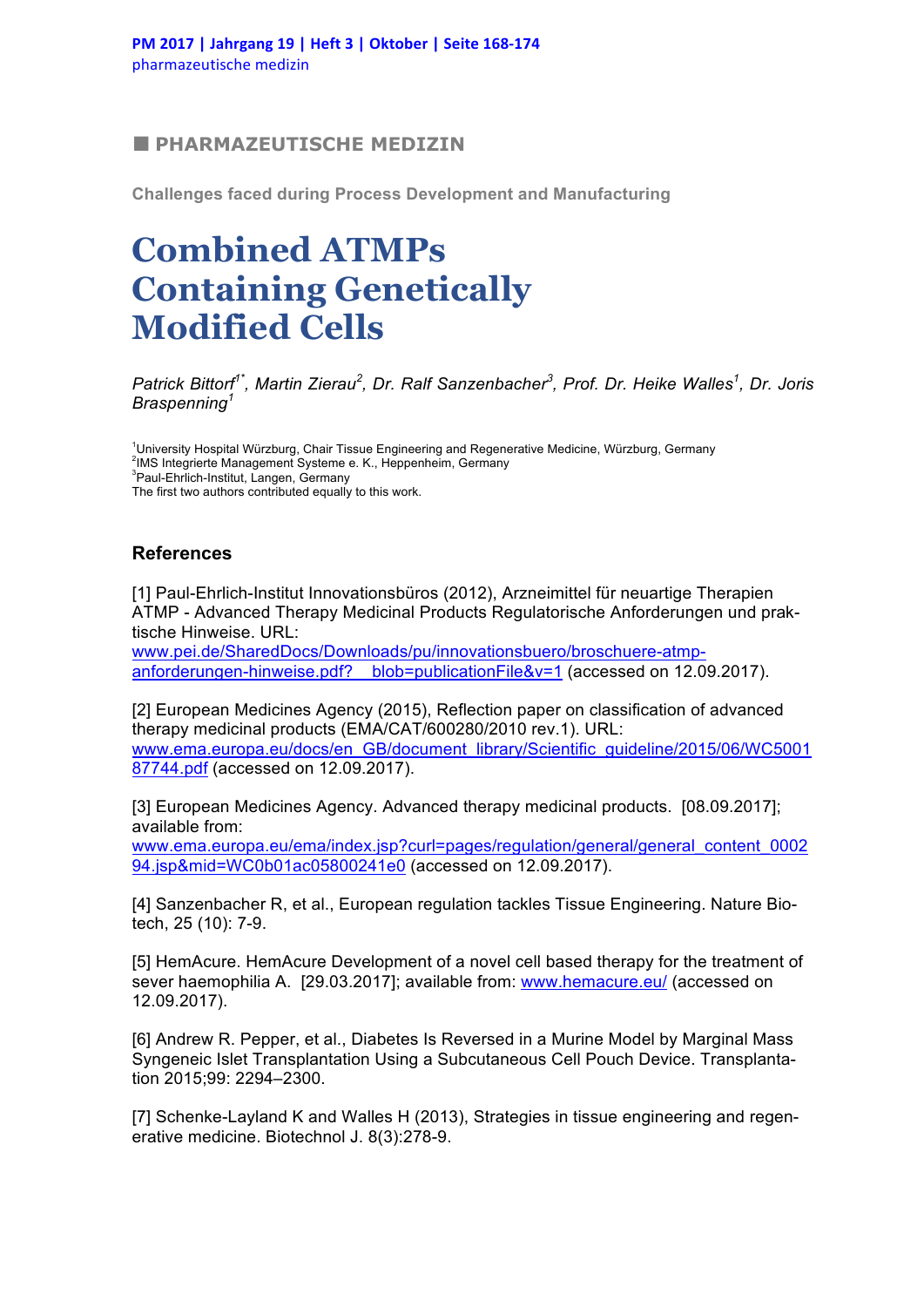[8] Anliker B, Renner M, and Schweizer M (2015), Genetisch modifizierte Zellen zur Therapie verschiedener Erkrankungen. Bundesgesundheitsblatt Gesundheitsforschung Gesundheitsschutz 58: 1274-1280.

[9] Blümel J and Stühler A (2009), Wichtige Aspekte der Virussicherheit bei Neuartigen Therapien. Bundesgesundheitsblatt Gesundheitsforschung Gesundheitsschutz 53:38-44.

[10] European Commission (2012), Commission Directive 2012/39/EU of 26 November 2012 amending Directive 2006/17/EC as regards certain technical requirements for the testing of human tissues and cells Text with EEA relevance. URL: http://eurlex.europa.eu/legal-content/EN/TXT/PDF/?uri=CELEX:32012L0039&from=EN (accessed on 12.09.2017).

[11] Bundesministerium der Justiz und für Verbraucherschutz (2008), Verordnung über die Anforderungen an Qualität und Sicherheit der Entnahme von Geweben und deren Übertragung nach dem Transplantationsgesetz (TPG-Gewebeverordnung - TPG-GewV) vom 26. März 2008 (BGBl. I S. 512), zuletzt durch Artikel 5 des Gesetzes vom 21. November 2016 (BGBl. I S. 2623) geändert.

[12] Council of Europe (2017), Raw materials of biological origin for the production of cellbased and gene therapy medicinal products, in European Pharmacopoeia, 9th Ed.: Council of Europe, Strasbourg, 01/2017:50212.

[13] Stühler A and Blümel J (2015), Spezifische Aspekte zur Virussicherheit von Produktionshilfsstoffen für somatische Zelltherapie-Arzneimittel. Bundesgesundheitsblatt Gesundheitsforschung Gesundheitsschutz 58:1233-1238.

[14] European Medicines Agency (2013), Guideline on the use of bovine serum in the manufacture of human biological medicinal products (EMA/CHMP/BWP/457920/2012 rev). URL:

www.ema.europa.eu/docs/en\_GB/document\_library/Scientific\_guideline/2013/06/WC5001 43930.pdf (accessed on 12.09.2017).

[15] Council of Europe (2015), Bovine serum (serum bovinum), in European Pharmacopoeia, 8th Ed.: Council of Europe, Strasbourg, 01/2008:2262.

[16] European Medicines Agency (1999), ICH Topic Q 6 B Specifications: Test Procedures and Acceptance Criteria for Biotechnological/Biological Products (CPMP/ICH/365/96). URL:

www.ema.europa.eu/docs/en\_GB/document\_library/Scientific\_guideline/2009/09/WC5000 02824.pdf (accessed on 12.09.2017).

[17] European Medicines Agency (2012), Guideline on the requirements for quality documentation concerning biological investigational medicinal products in clinical trials (EMA/CHMP/BWP/534898/2008 rev.). URL:

www.ema.europa.eu/docs/en\_GB/document\_library/Scientific\_guideline/2016/07/WC5002 09618.pdf (accessed on 12.09.2017).

[18] European Medicines Agency (2008), Guidline on human cell-based medicinal products (EMEA/CHMP/410869/2006). URL:

www.ema.europa.eu/docs/en\_GB/document\_library/Scientific\_guideline/2009/09/WC5000 03898.pdf (accessed on 12.09.2017).

[19] European Medicines Agency (2012), Quality, non-clinical and clinical aspects of medicinal products containing genetically modified cells (EMA/CAT/GTWP/671639/200). URL:

www.ema.europa.eu/docs/en\_GB/document\_library/Scientific\_guideline/2012/05/WC5001 26836.pdf (accessed on 12.09.2017).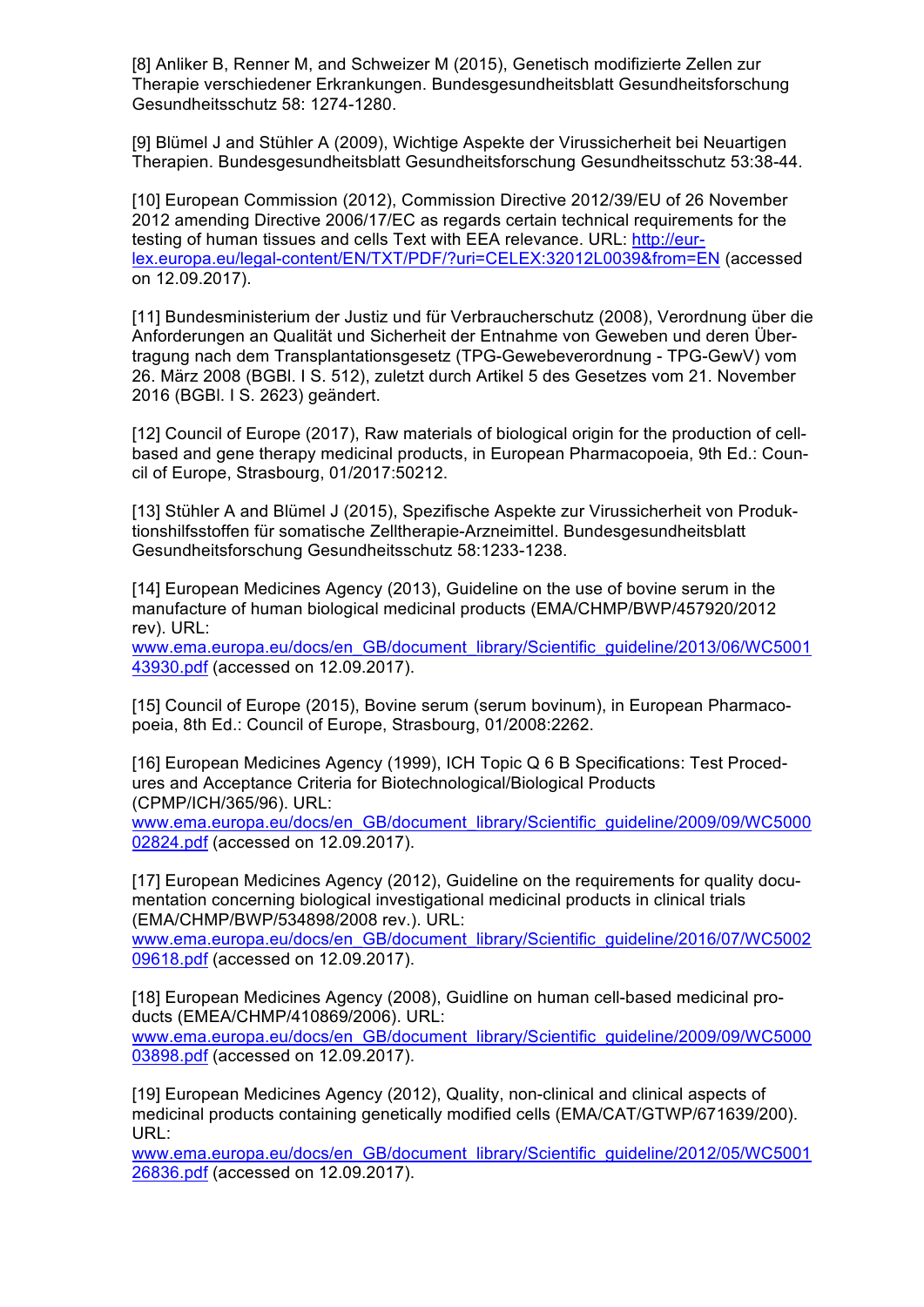[20] Heinz S and Braspenning J (2015), Measurement of Blood Coagulation Factor Synthesis in Cultures of Human Hepatocytes. Methods in Molecular Biology 1250:309-16.

[21] European Medicines Agency (2008), Guideline on the non-clinical studies required before first clinical use of gene therapy medicinal products (EMEA/CHMP/GTWP/125459/2006). URL:

www.ema.europa.eu/docs/en\_GB/document\_library/Scientific\_guideline/2009/09/WC5000 03942.pdf (accessed on 12.09.2017).

[22] Bundesministerium der Justiz und für Verbraucherschutz (1993), Gesetz zur Regelung der Gentechnik (Gentechnikgesetz - GenTG) in der Fassung der Bekanntmachung vom 16. Dezember 1993 (BGBl. I S. 2066), zuletzt durch Artikel 4 Absatz 13 des Gesetzes vom 18. Juli 2016 (BGBl. I S. 1666) geändert.

[23] Wuchter P, et al., Standardization of GMP-compliant production of bone marrow derived human mesenchymal stromal cells (MSCs) for immunotherapeutic applications. Cytotherapy 0: 1-12.

[24] European Commission (2012), Annex 2 Manufacture of Biological active substances and Medicinal Products for Human Use (SANCO/AM/sl/ddg1.d.6(2012)860362). URL: https://ec.europa.eu/health/sites/health/files/files/eudralex/vol-4/vol4-an2 2012-06\_en.pdf (accessed on 12.09.2017).

[25] Ph.D. Maria Cristina Galli, Manufacturing of gene therapy products common issues and advices, in Session 2: Gene Therapy: Non-Clinical Development of Gene Therapy Medicinal Products.

[26] European Medicines Agency (2005), Development and manufacture of lentiviral vectors (CHMP/BWP/2458/03). URL: www.ema.europa.eu/docs/en\_GB/document\_library/Scientific\_guideline/2009/10/WC5000 03984.pdf (accessed on 12.09.2017).

[27] European Commission. Revisions of Medical Device Directives. [07.05.2017]; Available from: http://ec.europa.eu/growth/sectors/medical-devices/regulatoryframework/revision\_de (accessed on 12.09.2017).

[28] Sernova Corp. Improving the Quality of Life for Patients with Chronic Diseases. [11.05.2017]; Available from: www.sernova.com/ (accessed on 12.09.2017).

[29] BVMed Bundesverband Medizintechnologie e.V. CE-Kennzeichnung. [07.05.2017]; Available from: www.bvmed.de/de/recht/ce-kennzeichnung (accessed on 12.09.2017).

[30] European Commission (2012), Proposal for a Regulation of the European Parliament and of the Council on medical devices, and amending Directive 2001/83/EC, Regulation (EC) No 178/2002 and Regulation (EC) No 1223/2009. URL: http://eurlex.europa.eu/legal-content/EN/TXT/PDF/?uri=CELEX:52012PC0542&from=EN (accessed on 12.09.2017).

[31] European Medicines Agency (2015), Guideline on the quality, non-clinical and clinical aspects of gene therapy medicinal products (EMA/CAT/80183/2014). URL: www.ema.europa.eu/docs/en\_GB/document\_library/Scientific\_guideline/2015/05/WC5001 87020.pdf (accessed on 12.09.2017).

[32] Concept Heidelberg GmbH. Neue EMA Guideline - GMP für Neuartige Therapien (ATMP). [09.05.2017]; Available from: www.gmp-navigator.com/dnews\_05777\_Neue-EMA-Guideline---GMP-f%C3%BCr-Neuartige-Therapien--ATMP-.html (accessed on 12.09.2017).